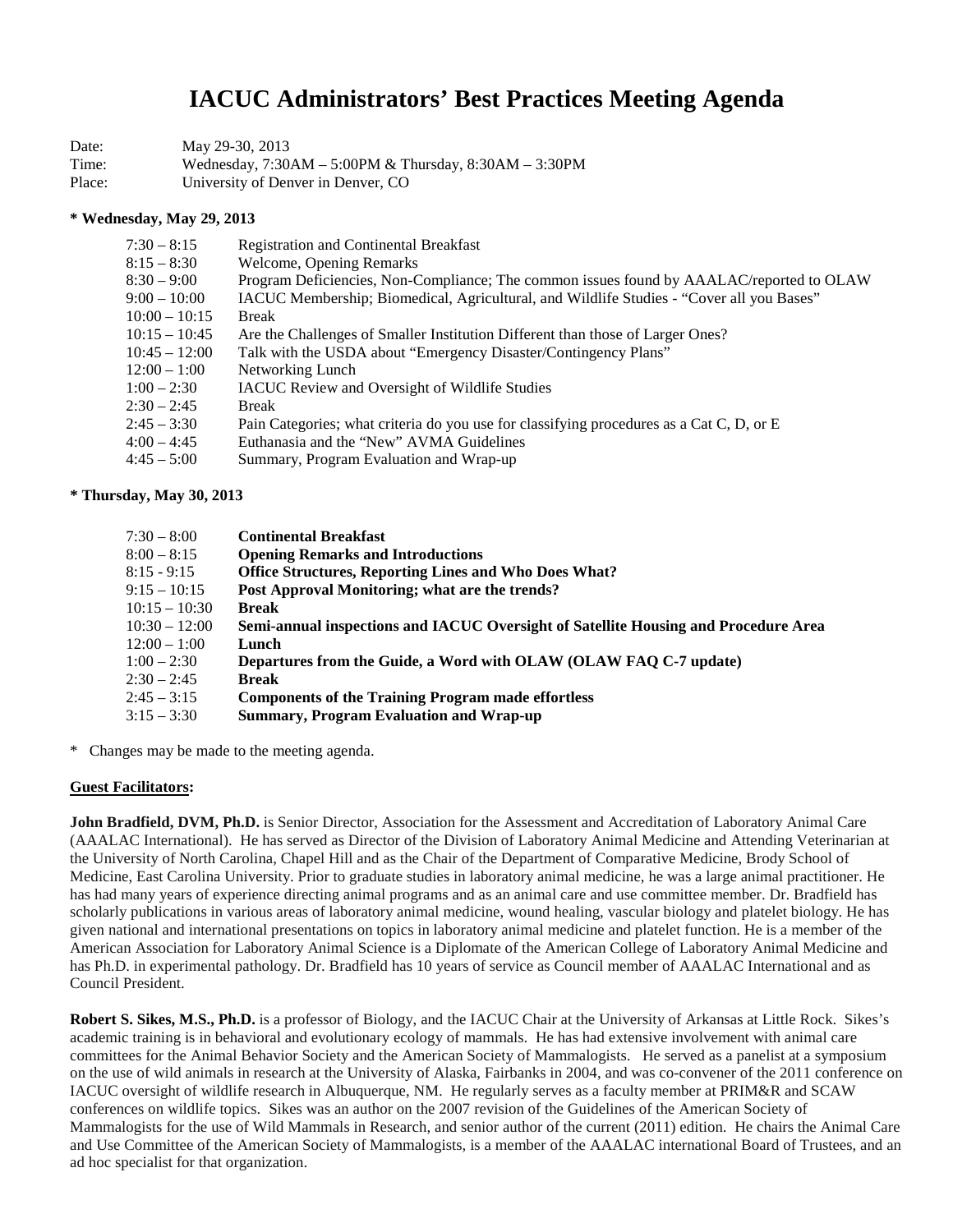**Ms. Susan Silk, M.S.** is the Director of the Division of Policy and Education in the NIH Office of Laboratory Animal Welfare (OLAW) where she oversees the development and interpretation of policy regarding the use of laboratory animals in research, testing and training at PHS-Assured institutions and oversees educational programs tailored for animal care & use programs. Ms. Silk previously worked at the National Cancer Institute Office of the Director in many roles, including Educational Program Developer, Special Communication Project Developer, Senior Scientific Writer, and Speechwriter. Prior to joining the NCI OD, she served the NCI Intramural Program as the Senior Animal Policy Advisor and Director of the Office of Mice Advice. Susan directed transgenic mouse core laboratories at both NIH and the Johns Hopkins University School of Medicine. She has an M.S. degree in Genetics from the University of Maryland, a B.S. degree in Biomedical Illustration from the University of Maryland, and a B.F.A. in Design and Fine Arts from the Maryland Institute College of Art. Susan brings 29 years of experience in biomedical research and scientific communication to OLAW.

**Tracy Thompson, DVM** received her DVM degree from Washington State University in 1997. She practiced in Centerville, UT in a small animal/exotic practice for 1 year and was the veterinarian for Utah's Hogle Zoo in Salt Lake City, UT for 3 years. While at the zoo, Dr. Thompson was asked to serve on the Veteran's Administration (VA) Salt Lake City Institutional Animal Care and Use Committee (IACUC) as a Community (non-affiliated) member in 1999-2001. She became a consultant veterinarian and a research associate at the VA-SLC in 2001 and was involved in pre-review of Animal Welfare Act (AWA) covered animal protocols for other principal investigators (PI). In 2001, Dr. Thompson was hired by Utah Career College as the Attending Veterinarian and an instructor for the Veterinary Technology teaching program. She established the IACUC at this facility and acted as the Chair and the AV for the committee. She joined USDA, APHIS, Animal Care (AC) in March 2004 and is the Veterinary Medical Officer (VMO) for Colorado, Eastern Wyoming, and Southeastern Montana. Animal Care ensures compliance with the AWA, including review of IACUC functions and their oversight of research activities. Dr. Thompson has represented AC regarding AWA oversight of research facilities at several conferences including PRIM&R, AALAS, IACUC 101/201 workshops, and the recent Wildlife Research Conference in Albuquerque, NM, October 26-27, 2011.

## **Location:**

| When:    | May 29-30, 2013                                                           |
|----------|---------------------------------------------------------------------------|
| Where:   | University of Denver, Denver, CO                                          |
| Support: | The University of Denver, the IACUC Administrators' Association, and OLAW |

## **Lodging:**

The Red Lion Hotel Denver Southeast 3200 S. Parker Rd. Aurora, CO 80014

A limited number of rooms at a conference of \$79 per night (single and double occupancy) have been reserved for your stay at Red Lion Hotel. The hotel is about 8 miles from DU, and it will provide transportation to and from the meeting. You may contact the hotel directly at 303-695-1700, and secure the conference rate by requesting the "**IACUC Best Practices group rate"**. In addition, the hotel has an on-call shuttle that provides transportation to and from the airport and anywhere within a five mile radius of the hotel. Also, the hotel is across the street from the light rail that can transport guests to downtown Denver.

## **Attendance Fees:**

- IACUC Administrators Association (IAA) members \$60.
- Non-members \$175

\*Save on registration fees by securing a membership in the IAA [\(http://iacucaa.org/\)](http://iacucaa.org/)!

*\* \$100 is the membership fee for the IAA, we encourage you to complete the membership application and sign-up to attend our meeting as an IAA Associate Member.*

# *Guest Facilitators:*

**John Bradfield, DVM, Ph.D.** is Senior Director, Association for the Assessment and Accreditation of Laboratory Animal Care (AAALAC International).